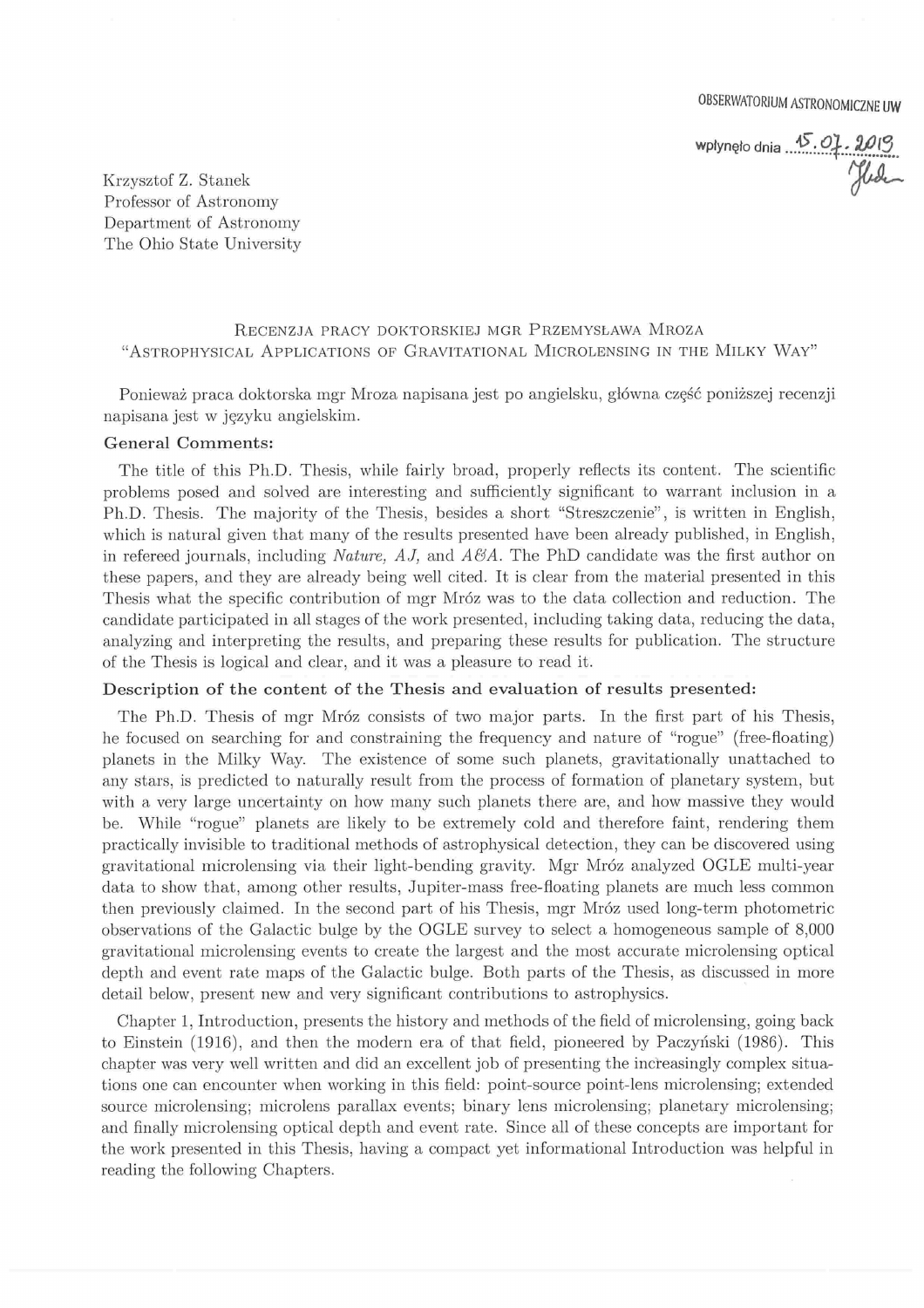The very brief Chapter 2 presents the history and current status of the Optical Gravitational Lensing Experiment (OGLE), again presenting information helpful when reading the rest of the Thesis

Chapters 3 and 4 present results related to the discovery and characterization of free-floating planets. In Chapter 3, mgr Mróz finally addresses the findings of Sumi et al. (2011), who, based on analysis of microlensing data from the MOA experiment, claimed that the frequency of free-floating Jupiters is very large indeed: roughly two such planets for each main sequence star! However, results presented in Chapter 3 clearly show that Sumi et al. (2011) claim was incorrect, as the numerous, very short timescale (1-2 days) microlensing events produced by such planeta would have been seen in high cadence OGLE data, but none were detected. Instead, no excess of events with timescales in this range was found (Figure 3.6), with a 95 percent upper limit on the frequency of Jupiter-mass free-fioating or wide-orbit planets of 0.25 planets per main-sequence star. However, few possible ultrashort-timescale events (with timescales of less than half a day) were discovered, which may indicate the existence of Earth-mass and super-Earth-mass free-floating planets, stimulating further search for auch events.

I find the results presented in Chapter 3 extremely interesting and compelling, and they clearly show that the extraordinary claims of Sumi et al. (2011) (a paper that has been cited more than 300 times!) were simply incorrect.

In Chapter 4, motivated by the discovery of few ultra-short timescale microlensing events in 2010-2015 OGLE data, mgr Mróz decided to search for such events in the 2016 observing season data, supplementing OGLE data with KMTNet data (which has three Southern Hemisphere telescopes widely distributed in longitude, which is needed to study short timescale events). One such event was indeed found, with a timescale of about 0.3 days, most likely caused by a Neptune-mass freefloating or wide-orbit planet. Another similar event was discovered in 2017 data. Both of these events showed very strong finite source effects (a situation where the angular size of the star being lensed is much larger than the angular size of the Einstein ring), which results in small magnification events, most likely missed in previous searches. This led to re-analysis of archival data and the discovery of the third possible ultra short timescale event in the 2012 0GLE data, with a timescale of only 0.15 days, which could be due to microlensing by an Earth-mass object in the Galactic disk. These three events were then studied in detail using a variety of sophisticated procedures.

Here again I find results presented in Chapter 4 most interesting and compelling, clearly showing that there is a likely population of small-mass, free-fioating planets, which can be discovered and further characterized using microlensing. This has clear relevance for our understanding of planetary system formation, and also for future ground-based and space-based microlensing experiments, including NASA fiagship mission WFIRST

Finally, Chapter 5 presents the largest and the most accurate microlensing optical depth and event rate maps of the Galactic bulge, based on a homogeneous sample of 8,000 events discovered by OGLE. In my opinion that Chapter alone, somewhat extended, would mike a very interesting Ph.D Thesis. Having been involved in the very first measurement of the optical depth for microlensing, based on nine events (Udalski et al. 1994), I am most impressed by the data and sophisticated analysis presented in Chapter 5. These new maps, apart from testing the Milky Way models, have numerous other applications, such as aiding in measurement of the initial mass function, and they help to inform planning of the future space-based microlensing experiments by revising the expected number of events. The results presented in Chapter 5 have now been submitted for publication and also posted on astro-ph preprint archive.